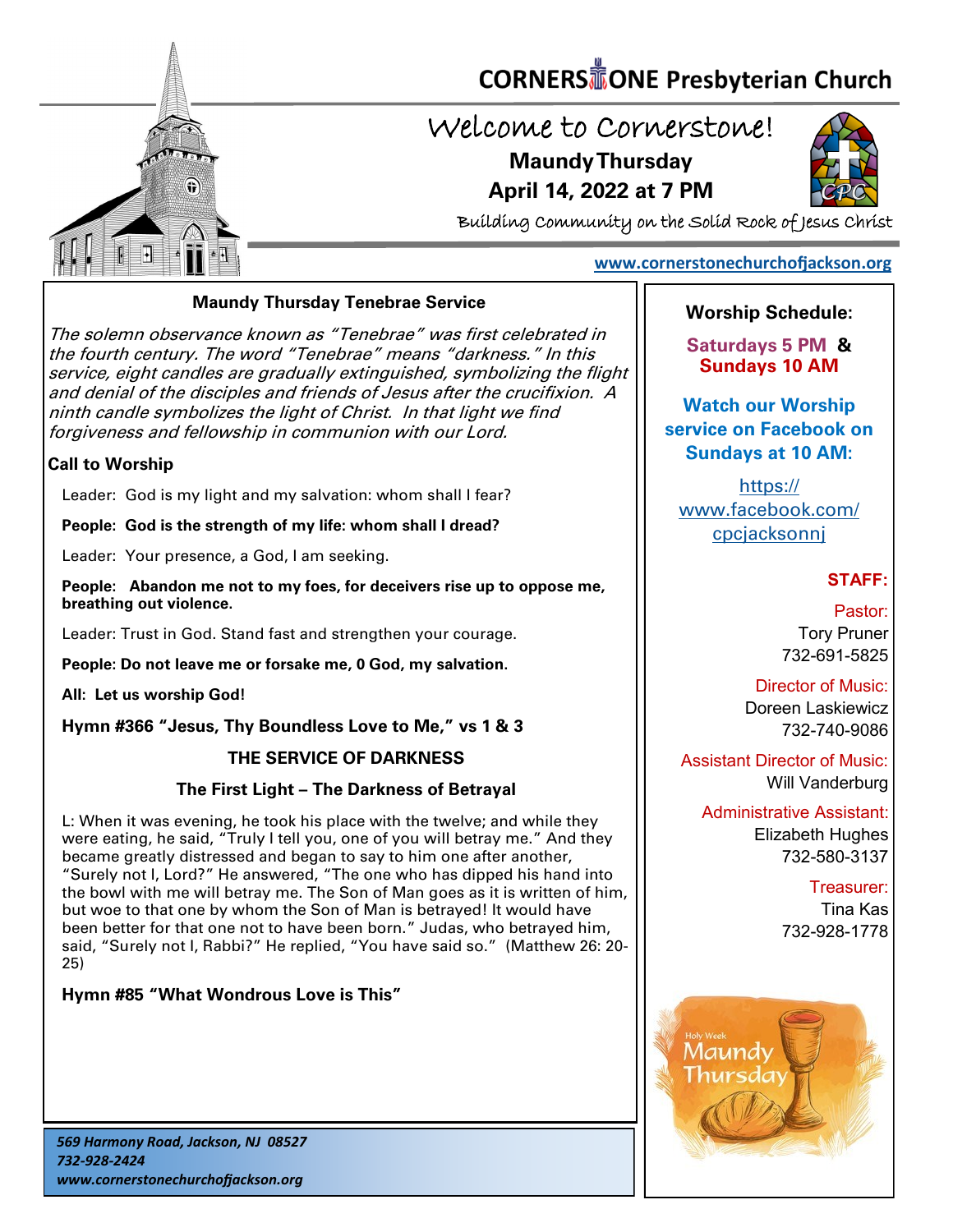

# **CORNERS** TONE Presbyterian Church

# Welcome to Cornerstone! **Maundy Thursday**

**April 14, 2022 at 7 PM**



Building Community on the Solid Rock of Jesus Christ

#### **www.cornerstonechurchofjackson.org**

#### **The First Candle is Extinguished**

#### **The Second Light – the Darkness of Desertion**

 L: Then Jesus said to them: "You with all become deserters because of me this night. It is written, "I will strike the shepherd and the sheep of the flock will be scattered."

#### **P: Though they all fall away because of you, I will never fall away.**

L: Jesus said to them: "Truly I say to you, this very night before the cock crows, you will deny me three times."

#### **P: Even if I must die with you, I will not deny you.**

#### **Song "Cornerstone"**

#### **The Second Candle is Extinguished**

#### **The Third Light – The Agony of the Spirit**

L: Then Jesus went with them to a place called Gethsemane and said to his disciples, "Sit here while I go over there to pray." He took Peter, James. And John and began to be agitated and in agony. Then he said to them, "I am deeply grieved, even unto death, remain here and pray with me!" Going further, he threw himself on the ground and prayed, "My Father, if it is possible, let this cup pass from me; yet not what I want but what you want."

#### **Hymn #101 "When I Survey the Wondrous Cross"**

**Gifts of Tithes and Offerings** 

 **Response "Doxology"**

**Prayer of Dedication** 

#### **The Third Candle is Extinguished**

#### **The Fourth Light – The Darkness of Misunderstanding**

L: And while he was at Bethany in the house of Simon the leper, as he sat at table, a woman came with an alabaster jar of ointment of pure nard, very costly, and she broke the jar and poured it over his head. But there were some who said to themselves indignantly, "Why was the ointment wasted? For this ointment might have been sold for more than three hundred denarii, and given to the

#### **Saturday Worship Leader(s):**

**Laura Stone**

#### **Sunday Worship Leader(s):**

**David LaCross**

**Fred VanLooy**

#### **Our Thanks to our Elders as Members of our Session**

2022: Jim Foster, Deborah LaCross, Fred VanLooy, Linda Van Melis

2023: Gail Carlson, Elizabeth Hughes, Tina Kas, Allyson Moyer

2024: Steven DeLuca, Megan LaFontaine, Kathe Morrison, Lisa Palmeri

#### **Our Board of Deacons – thank you for your service!**

2022: MaryAnn White, Kellie Pushko, Sean Kas (youth)

2023: Barbara Dougherty, Nancy Foster

2024: Diane DeLuca, Sueli Paes de Barros

#### **MISSION STATEMENT**

We the people of Cornerstone are a part of God's Grand Adventure to: ground our lives on the solid rock of Jesus Christ, build up each other in love through prayer, words and deeds, and to create God's community in Jackson and beyond.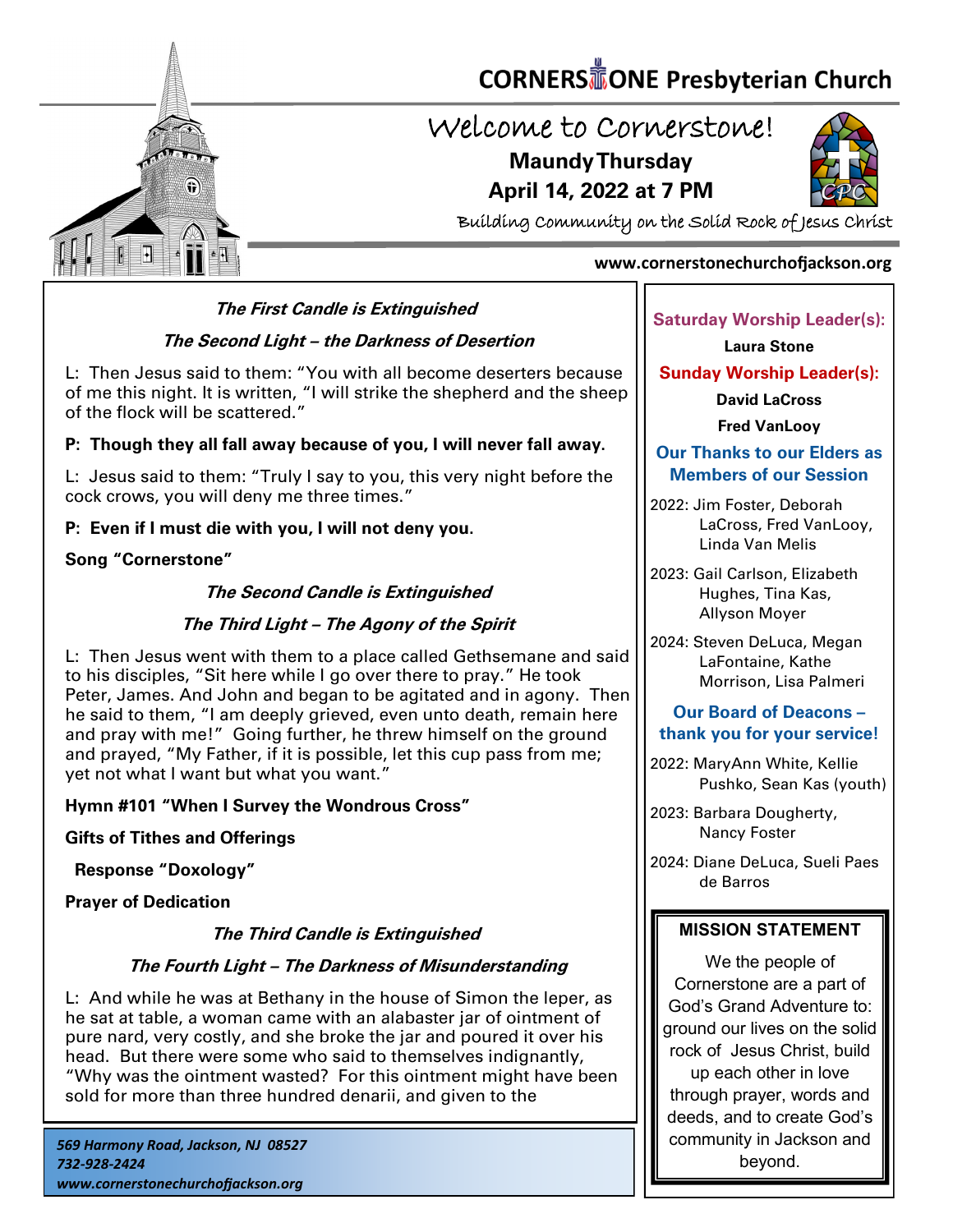

poor." And they reproached her. But Jesus said, "Let her alone; why do you trouble her? She has done a beautiful thing to me." (Mark 14:3-6)

#### **Song "You Are My All in All"**

#### **The Fourth Candle is Extinguished**

#### **The Fifth Light – The Darkness of Broken Trust**

L: His disciples said: "Ah, now you are speaking plainly, not in any figure! Now we know that you know all things, and need no one to question you; by this we believe that you came from God." Jesus answered them, "Do you now believe? The hour is coming, indeed it has come, when you will be scattered, everyone to his home and will leave me alone." (John 16:29-32)

#### **P: Lord, when have we left you alone?**

L: "I am not alone, for the Father is with me, I have said this to you, that in me you may have peace. In the world you have turbulence; but be of good cheer, I have overcome the world."

#### **P: Lord, when have we left you alone?**

**Hymn #93 "Ah, Holy Jesus"** 

**Sacrament of the Lord's Supper <b>Reverend Jim Pruner** Reverend Jim Pruner

**The Great Thanksgiving**

**Leader: The Lord be with you**

**People: And also with you**

**Leader: Lift up your hearts**

**People: We lift them up to the Lord**

**Leader: Let us give thanks to the Lord our God**

**People: It is right to give our thanks and praise.**

**Hymn #92 "Beneath the Cross of Jesus" (sung seated as Communion is taken)**

**Meditation Reverend Tory Pruner**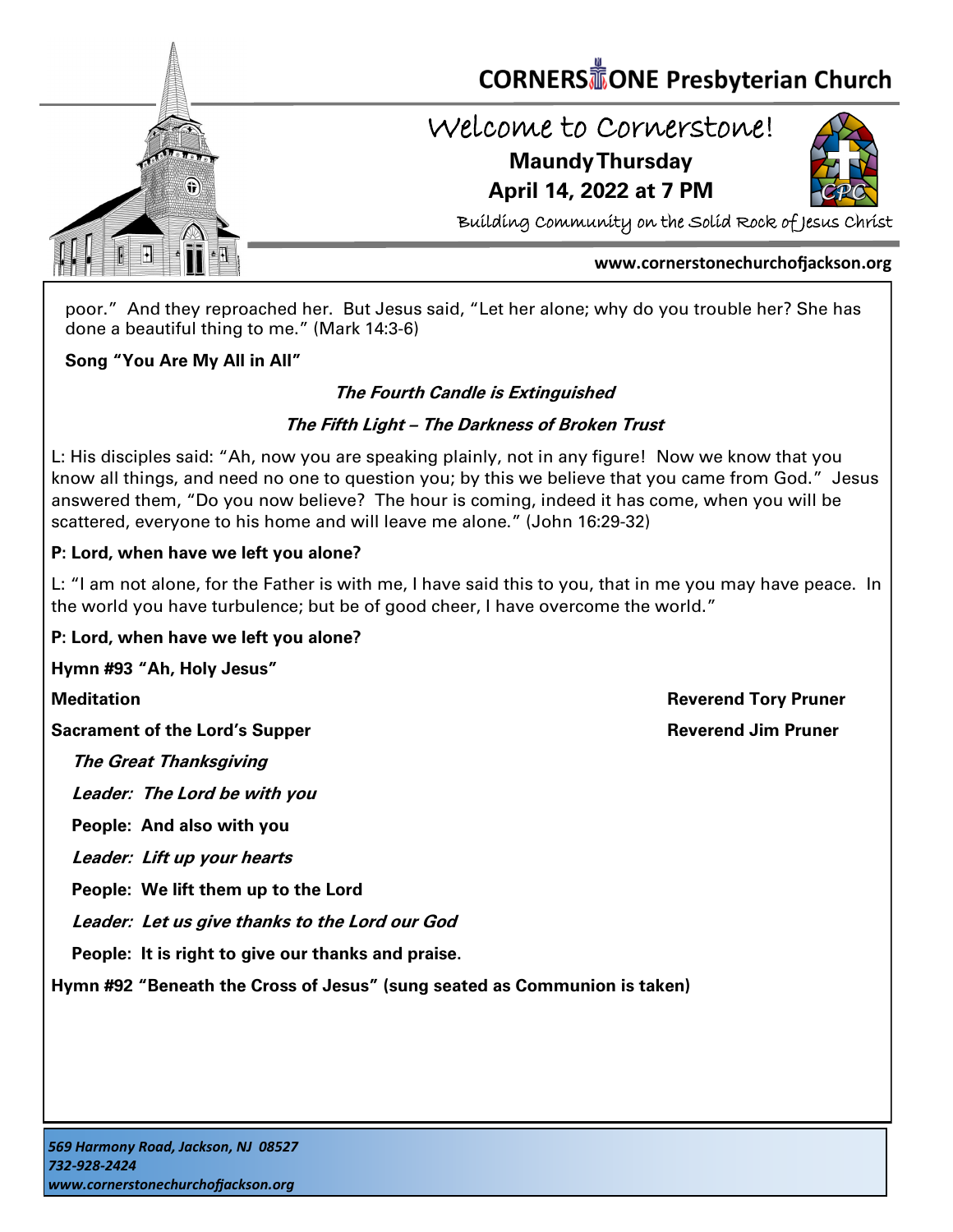

# **CORNERS TONE Presbyterian Church**

## Welcome to Cornerstone! **Maundy Thursday**

**April 14, 2022 at 7 PM**



Building Community on the Solid Rock of Jesus Christ

#### **www.cornerstonechurchofjackson.org**

#### **The Fifth Candle is Extinguished**

#### **The Sixth Light - The Darkness of Disunity**

 L: Color counts. Race Matters. Generations split. Friends fight. Success separates. Power conquers. Pride pulls apart.

**P: We hear the command, "Preserve the unity which the spirit gives." We know there is one body and one spirit, one hope to which we are called….one Lord, one faith, one baptism, one God and Father of us all, who is Lord of all and works through all and live in all.**

L: We hear the command. We understand these truths, but we don't live by them. We let differences become sides, and sides become fixed groupings, and groupings become hardened opponents, and opponents become enemies.

P: We tune boundaries into fences and fences into walls and walls into chasms and chasms into different worlds.

**All: Teach us the value of our differences and the power of our similarities. Help us see your image in each other. Show us how to reflect the unity that is our origin and the peace.**

**Song "In Christ Alone"**

#### **The Sixth Candle is Extinguished**

#### **The Seventh Light – The Darkness of Shame**

L: Lord, please turn down the light. Your glory dazzles and shames me. I see, the wrinkles of my doubt, the blemishes of my pride, the scars of my anger. There is darkness within me for I cover my sins with secrecy, my selfishness with smooth words, and my jealousy with smiles. I am afraid of you Lord. Afraid to be exposed. Afraid to be revealed. Your command are too hard for me. Your love is too big for my small heart. Turn down your light.

Hymn #599 "Jesus Remember Me"

#### **The Seventh Candle is Extinguished**

#### **The Eighth Light – The Darkness of the Cross**

L: And as they led him away, they seized on Simon of Cyrene, who was coming up from the country, and laid him on the cross, to carry it behind Jesus. And there followed him a great multitude of the people, and of women who bewailed and lamented him. But Jesus turned to them and said, "Daughters of Jerusalem, do not weep for me, but weep for yourselves and for your children." (Luke 23:26-28)